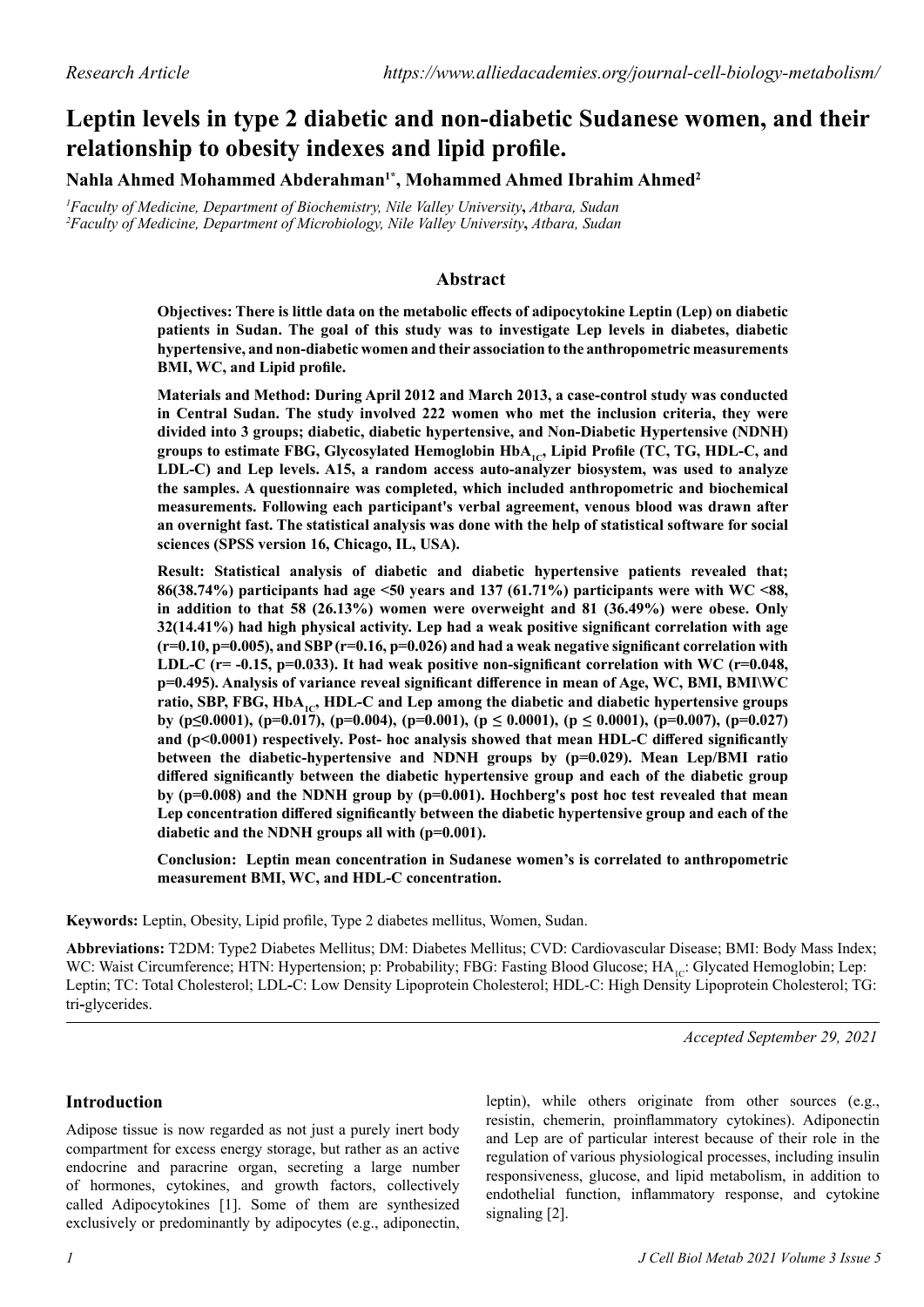*Citation: Mohammed Abderahman1 NA, Ibrahim Ahmed MA. Leptin levels in type 2 diabetic and non-diabetic Sudanese women, and their relationship to obesity indexes and lipid profile. J Cell Biol Metab. 2021;3(4):1-7.*

Lep is an adipocytokine hormone of 167 amino acids and a molecular weight of 16 kDa that is encoded by the obese gene and expressed in white adipose tissue [3,4]. Jeffrey M. Friedman discovered this hormone in mice in 1994 [5]. The circulating Lep reflects the degree of adiposity and its release from adipocytes signals to the brain to trigger the suppression of food intake and to boost energy expenditure, thus Lep is serving as an "apostate" [6]. Circulating Lep levels are positively correlated with fat mass [7] or BMI [8]. These levels range from 5 ng/ml to 10 ng/ml in healthy individuals and from 40 ng/ml**-**100 ng/ ml in obese individuals [9]. A pathological state which includes inflammation, malignant transformation, low birth weight, and premature delivery has been linked to lower Lep levels [7]. On the other hand, prolonged fasting decreases Lep levels, whereas over-feeding greatly increases its levels [10].

Lep action is achieved by binding Lep to the neuropolypeptide Y in the arcuate nucleus and control the intake of food by interacting with the hypothalamic centers and brain stem neuronal circuits which are implicated in the regulation of feeding behavior and energy balance [11], either directly or by activating neuropolypeptide Y to decrease food intake, increase energy expenditure, influence glucose, and fat metabolism, or alter neuroendocrine function [12]. Neuropeptide Y is one of the major regulators of appetite and has an inhibitory effect with Lep [13]. Insulin and Lep signaling constitutes the adipoinsular axis, which contributes to the regulation of nutrient and energy balance in the body. This means that Lep suppresses insulin secretion in a negative feedback loop where insulin stimulates the release of Lep [14], so the expression of the Lep gene is correlated with insulin levels and increases after insulin infusion for several days [15]. Lep level is decreasing in low insulin state, such as experimentally induced diabetes [16] and regulation of its levels is by food compositions specifically intake of macronutrients such as carbohydrates [17] and micronutrients such as zinc [7]. So, insulin resistance occurs because of dysregulation of the adipo-insular axis [18]. Because Lep plays a key role in energy balance, glucose metabolism, and body weight management, is involved in pathways that influence the risk of cardiovascular disease (CVD) and DM [19].

High serum Lep concentrations were observed in the patient with T2DM [20], renal dysfunction [21], and obesity [22]. Furthermore, it has been proposed that the link between plasma Lep and diabetes is a symptom of underlying Lep resistance mediated by fat [23].

The degree of obesity was measured using anthropometric obesity indicators BMI and WC. The BMI of healthy people has a range of 19.5-25.5, overweight people have a range of 25-29.9, and obese people have a range of greater than 30 [24]. In addition to BMI, Waist Circumference (WC) data are utilized to indicate the risk of metabolic disease. The WC is the measurement taken halfway between the lower edge of the last perceptible rib and the top of the iliac crest as stated by WHO in 2008. Men's cut-off values are >102 cm, while women's cut-off values are >88 cm. Aside from genetic predisposition, the main causes of obesity are decreased physical activity and increased caloric intake. Obesity and overweight are characterized as abnormal or excessive fat accumulation that can be harmful to one's health. Obesity is a prominent risk factor for obesityrelated health problems such as T2DM, hypertension, CVD, and insulin resistance [24], all of which result in deteriorating glycemic control [25].

DM is one of the world's most prevalent chronic disorders. According to the World Health Organization (WHO), T2DM now affects 387 million adults globally and is predicted to increase to 592 million adults in less than 25 years, which means one adult in ten is expected to effect by DM [26]. By 2030, the African Region is anticipated to have the highest proportionate growth in the number of adult diabetes (90.5%) of all WHO regions [27]. Sudan is part of the WHO's East Mediterranean area, and it was classified as a lower-middle-income country by the World Bank Income Groups in 2013 [28]. It has a medium prevalence of T2DM, accounting for 3.4% i.e. 75% of all diagnosed cases [29].

## **Material and Methods**

#### *Study subject, design, and area*

In cross-sectional case-control research, 222 women subjects were enrolled. 74 participants were diagnosed as type 2 diabetics, 79 as diabetic hypertensive, and 69 as non-diabetic non-diabetic hypertensive or (control group). The participants came from both rural and urban locations in the Wad Madani city area, and they received their health care from the Abu A'gla health center. The research lasted from April 2012 through March 2013.

#### *Inclusion and exclusion criteria*

Participants who did not have a current infection or diabetic complications were included in this study. The non-diabetic nonhypertensive group consisted of apparently healthy individuals who volunteered to participate. If a subject failed to match any of the inclusion criteria, they were removed from the study.

#### *Ethical approval*

The Ethics Committee of the Ministry of Health granted the study ethical permission.

#### *Study procedure*

After informed consent, all patients and non-diabetic nonhypertensive participants provided biodata and anthropometric measurements (weight was measured in kilograms (kg) and heights in meters (m), and the Body Mass Index (BMI) was computed using the formula: BMI= (weight in kg)/(height in m<sup>2</sup>). Using the A15, random access auto-analyzer bio system, plasma samples were evaluated for various biochemical parameters.

#### *Statistical analysis*

The statistical analysis was done with the help of Statistical Software for Social Sciences (SPSS version 16, Chicago, IL, USA). The mean and standard error of the mean was used to express all of the numerical data. The proportion of distribution of study participants was calculated using the Chi-square test. The strength of the relationship between two numerical variables was measured using correlation analysis. Analysis of variance was used to compare differences in the means of continuous variables between the research groups (ANOVA). To compare differences between the study groups, multiple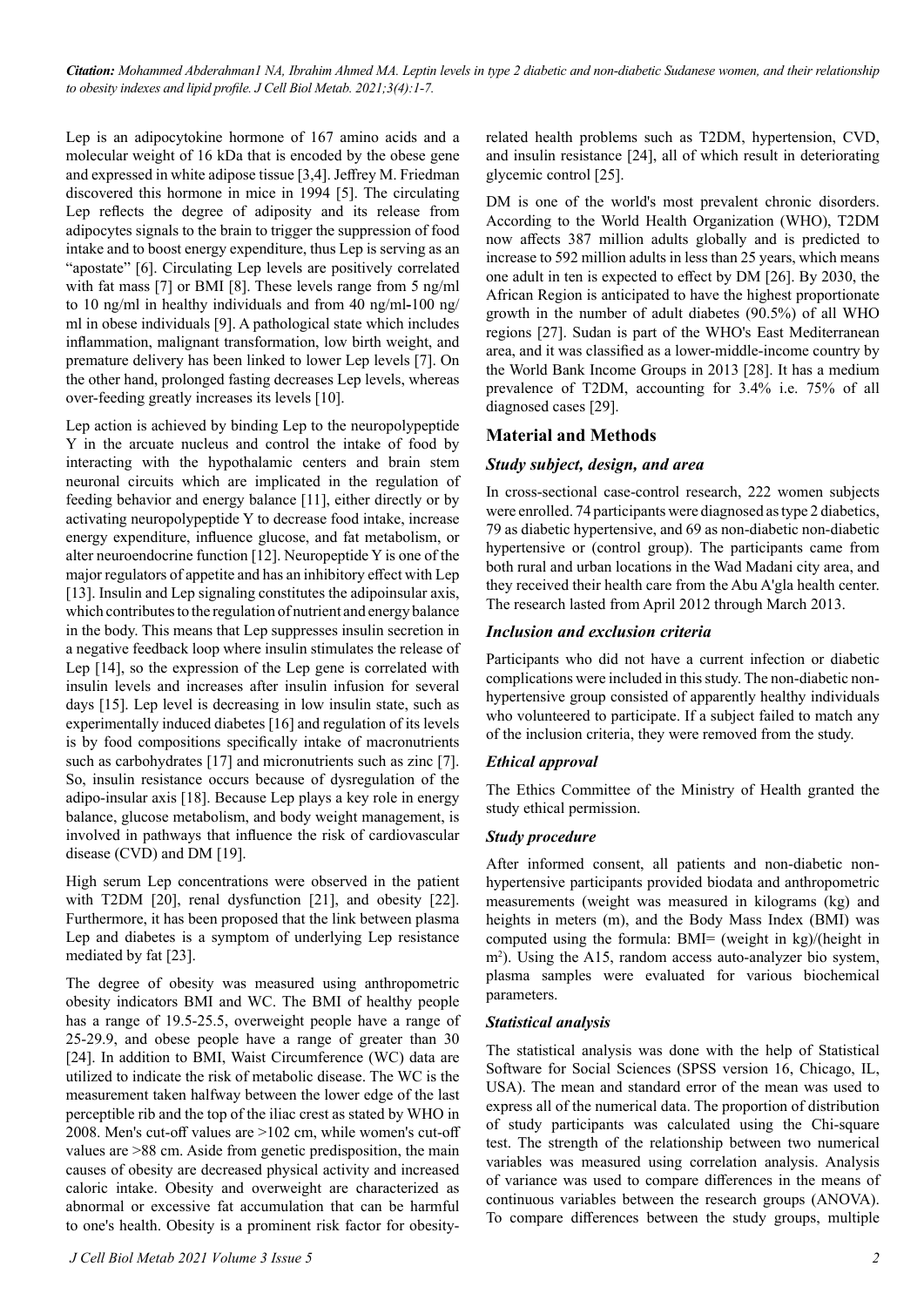comparisons (post hoc tests such as Tukey HSD, Gabriel test, and Games Howell) were performed. P-values of  $(p<0.05)$  or less were considered significant.

#### Results

Table 1 showed that diabetic hypertensive women were aged with higher WC and BMI than diabetic and NDNH. 45.1% of the 50-year-old were NDNH, 36.9% were diabetic, and only 18.0% were diabetic hypertensive. However, 57.0% of participants over 50 years old were diabetic hypertensive, 29.0% were diabetic, and only 14.0% were NDNH. The difference  $(p<0.0001)$  was statistically significant. 53.3% of respondents with a normal BMI were NDNH, 26.7 percent were diabetic, and 20.0 percent were diabetic hypertensive, while 36.9% of people with an overweight BMI were diabetic, 32.1% were NDNH, and 31.0% were diabetic hypertensive. In the obese category, however, 42.6 percent were diabetic hypertensive, 32.4% were diabetic, and 25.0% were NDNH. The difference (p=0.031) was statistically significant. 47.1% of those with low physical activity were diabetic hypertensive, 39.2% were diabetic, and 13.7 percent were NDNH; 34.6% of those with moderate physical activity were diabetic, 33.8% were NDNH, and 31.6% were diabetic hypertensive, and 57.0 percent of those with high physical activity were diabetic, 34.3% were diabetic hypertensive. The difference (p<0.0001) was statistically significant.

Correlation analysis in table 2 revealed that Lep had a significant positive correlation with age, LDL-C, and SBP.FBG had a marginally significant correlation with TG ( $r=0.13$ ,  $p=0.064$ ), whereas, a weak positive non-significant correlation was observed with age, TC, LDL-C, SBP. FBG had a weak negative significant correlation with DBP ( $r= -0.16$ ,  $p=0.014$ ) and a

negative weak non-significant correlation with BMI, HDL-C.  $HbA_{1c}$  showed a weak positive non-significant correlation with TC, TG, and LDL-C. It had a weak negative significant correlation with age ( $r = -0.24$ ,  $p=0.003$ ). HbA<sub>1C</sub> showed a marginally significant weak negative correlation with SBP (r= -0.15, p=0.061), and a weak negative non-significant correlation with BMI, DBP, and HDL. Lep had a weak positive significant correlation with age  $(r=0.10, p=0.005)$ , and SBP  $(r=0.16,$ p=0.026). It showed a weak positive non-significant correlation with DBP. Lep had a weak negative significant correlation with LDL-C ( $r = -0.15$ ,  $p = 0.033$ ). It had a weak negative nonsignificant correlation with BMI, TC, TG, and HDL-C, and a weak positive non-significant correlation with WC.

In table 3, the comparison of means between women groups showed statistically significant differences when we compared (age, weight, WC, BMI, and BMI/WC) and biochemical measures (FBG,  $HbA_{1C}$ , HDL-C, Lep and Lep/WC ratio).

There was a significant difference in age between the three groups (p=0.0001). When compared to the diabetic and NDNH groups (48.920.79 years and 46.480.86 years, respectively), the diabetic hypertensive group had a higher mean value (55.440.81 years). The three groups differed considerably in WC (p=0.017). When compared to the diabetic and NDNH groups (99.031.33 cm and 100.651.26 cm, respectively), the diabetic hypertensive group had the highest mean value (103.991.19 cm). The BMI of the three groups was significantly different  $(p=0.004)$ . The diabetic hypertensive group  $(32.220.65 \text{ Kg/m}^2)$  had the highest mean value  $(32.220.65 \text{ Kg/m}^2)$ , followed by the diabetic and NDNH groups (30.780.62 Kg/m<sup>2</sup> and 29.090.68 Kg/m<sup>2</sup>, respectively. By (p=0.001), the BMIWC ratio demonstrated a

|                                                                                                                            |                                                       | women=222 (Sub-group) |                                          |              |          |  |  |
|----------------------------------------------------------------------------------------------------------------------------|-------------------------------------------------------|-----------------------|------------------------------------------|--------------|----------|--|--|
| Variable                                                                                                                   | <b>Characteristic</b>                                 | Diabetic $(n=74)$     | <b>Diabetic</b><br>hypertensive $(n=79)$ | $NDNH(n=69)$ | p-value  |  |  |
|                                                                                                                            | $\leq 50$ years                                       | 45(36.9%)             | $22(18.0\%)$                             | $55(45.1\%)$ | < 0.0001 |  |  |
| Age (years)                                                                                                                | $>50$ years                                           | $29(29.0\%)$          | $57(57.0\%)$                             | $14(14.0\%)$ |          |  |  |
| WC(Cm)                                                                                                                     | $< 88$ women                                          | 9(39.13%)             | 7(30.43%)                                | 7(30.43%)    | 0.064    |  |  |
|                                                                                                                            | $>88$ women                                           | 65(65.66%)            | 72(36.18%)                               | 62(31.16%)   |          |  |  |
| <b>BMI</b> (Kg/m <sup>2</sup> )                                                                                            | $<$ 25 kg/m <sup>2</sup> Normal                       | 8(26.7%)              | $6(20.0\%)$                              | $16(53.3\%)$ | 0.031    |  |  |
|                                                                                                                            | $25 \text{ kg/m}^2 - 29.99 \text{ kg/m}^2$ Overweight | $31(36.9\%)$          | $27(32.1\%)$                             | $26(31.0\%)$ |          |  |  |
|                                                                                                                            | $\geq$ 30 kg/m <sup>2</sup> Obese                     | $35(32.4\%)$          | $46(42.6\%)$                             | $27(25.0\%)$ |          |  |  |
| Physical<br>activity                                                                                                       | Low                                                   | 7(13.7%)              | $24(47.1\%)$                             | $20(39.2\%)$ |          |  |  |
|                                                                                                                            | Moderate                                              | $47(34.6\%)$          | $43(31.6\%)$                             | $46(33.8\%)$ | < 0.0001 |  |  |
|                                                                                                                            | High                                                  | $20(57.1\%)$          | $12(34.3\%)$                             | $3(8.6\%)$   |          |  |  |
| NDNH: Non Diabetic Non Hypertensive, WC: Waist circumference, BMI: Body Mass Index, Cm: centimeter, Kg: kilogram, m: meter |                                                       |                       |                                          |              |          |  |  |

| Group                    | women $(n=222)$ |               |                 |           |  |  |  |
|--------------------------|-----------------|---------------|-----------------|-----------|--|--|--|
| Variable                 |                 | $FBG$ (mg/dl) | $HbA_{1c}(\% )$ | Lep(ug/L) |  |  |  |
|                          |                 | 0.008         | $-0.24$         | 0.1       |  |  |  |
| Age (years)              |                 | 0.911         | 0.003           | 0.005     |  |  |  |
|                          |                 | $-0.100$      | $-0.094$        | 0.048     |  |  |  |
| WC(Cm)                   |                 | 0.137         | 0.246           | 0.495     |  |  |  |
|                          |                 | $-0.01$       | $-0.14$         | $-0.03$   |  |  |  |
| BMI (Kg/m <sup>2</sup> ) |                 | 0.884         | 0.091           | 0.662     |  |  |  |
|                          |                 | 0.05          | 0.03            | $-0.09$   |  |  |  |
| $TC$ (mg/dl)             | p               | 0.488         | 0.723           | 0.186     |  |  |  |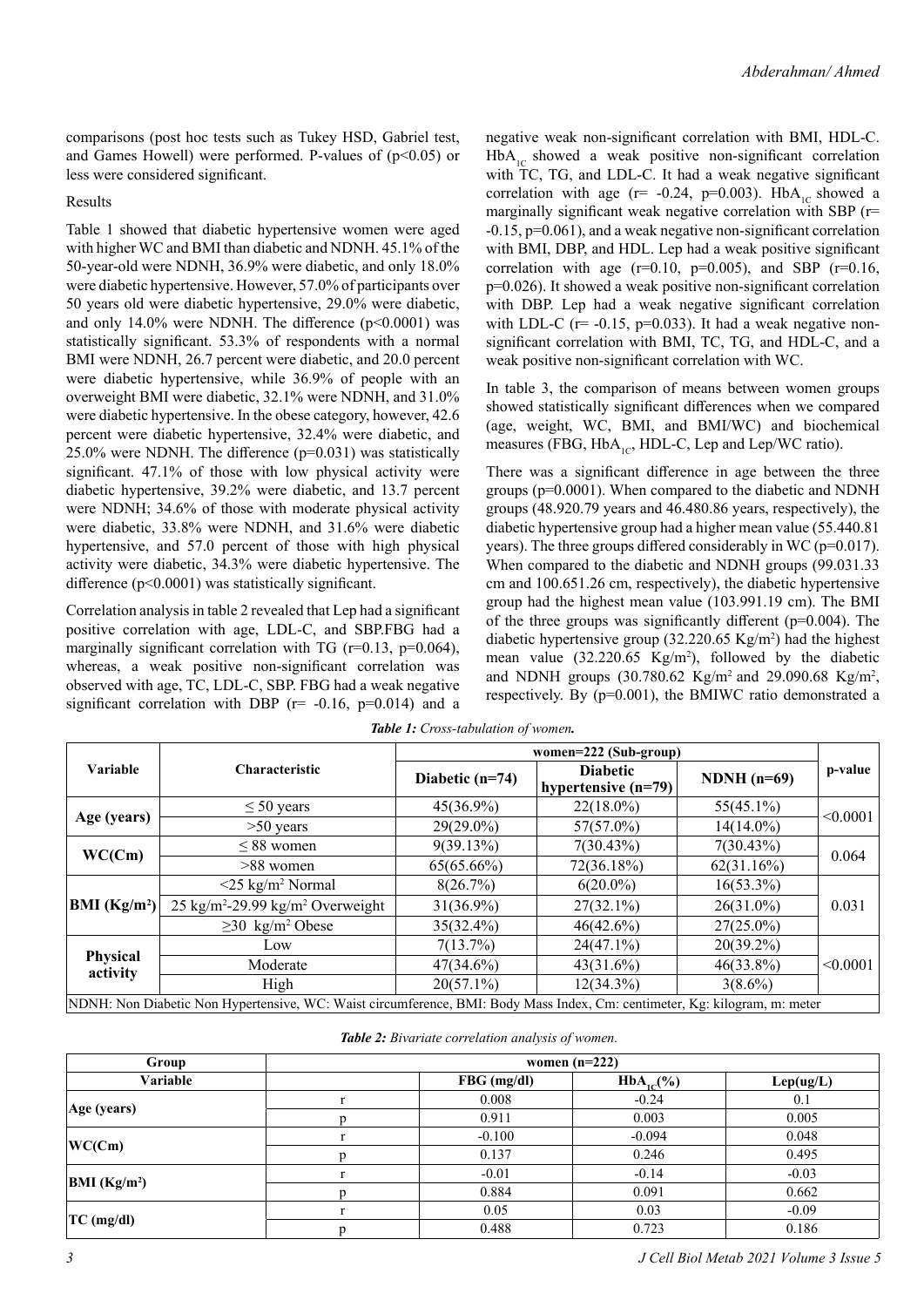*Citation: Mohammed Abderahman1 NA, Ibrahim Ahmed MA. Leptin levels in type 2 diabetic and non-diabetic Sudanese women, and their relationship to obesity indexes and lipid profile. J Cell Biol Metab. 2021;3(4):1-7.*

| $TG$ (mg/dl)       | 0.13    | 0.06    | $-0.01$ |
|--------------------|---------|---------|---------|
|                    | 0.064   | 0.484   | 0.886   |
| $LDL-C$ (mg/dl)    | 0.057   | 0.03    | $-0.15$ |
|                    | 0.398   | 0.726   | 0.033   |
| $HDL-C$ (mg/dl)    | $-0.06$ | $-0.01$ | $-0.01$ |
|                    | 0.378   | 0.929   | 0.852   |
|                    | 0.08    | $-0.15$ | 0.16    |
| $ SBP$ (mmHg)      | 0.264   | 0.061   | 0.026   |
| $\vert$ DBP (mmHg) | $-0.16$ | $-0.11$ | 0.07    |
|                    | 0.014   | 0.165   | 0.32    |

BMI: Body Mass Index, SBP: Systolic Blood Pressure, DBP: Diastolic Blood Pressure, FBG: Fasting Plasma Glucose, HA<sub>1C</sub>: Glycated Haemoglobin, TC: Total Cholesterol, LDL-C: Low Density Lipoprotein Cholesterol, HDL-C: High Density Lipoprotein Cholesterol, TG: triglycerides, Lep: Leptin, Kg: kilogram, m: meter, Cm: centimeter, mg: milligram, Dl: deciliter, ug: microgram, mmHg: millimeter of mercury

| Group           | women $(n=222)$ |               |             |           |  |  |
|-----------------|-----------------|---------------|-------------|-----------|--|--|
| Variable        |                 | FBG (mg/dl)   | $HbA1C(\%)$ | Lep(ug/L) |  |  |
|                 | $\mathbf r$     | 0.008         | $-0.24$     | 0.1       |  |  |
| Age (years)     | p               | 0.911         | 0.003       | 0.005     |  |  |
| WC(Cm)          | $\mathbf r$     | $-0.100-$     | $-0.094-$   | 0.048     |  |  |
|                 | p               | 0.137         | 0.246       | 0.495     |  |  |
|                 | $\mathbf r$     | $-0.01$       | $-0.14$     | $-0.03$   |  |  |
| BMI(Kg/m2)      | p               | 0.884         | 0.091       | 0.662     |  |  |
|                 | $\mathbf r$     | 0.05          | 0.03        | $-0.09$   |  |  |
| $TC$ (mg/dl)    | p               | 0.488         | 0.723       | 0.186     |  |  |
| $TG$ (mg/dl)    | $\bf r$         | 0.13          | 0.06        | $-0.01$   |  |  |
|                 | p               | 0.064         | 0.484       | 0.886     |  |  |
| $LDL-C$ (mg/dl) | $\bf r$         | 0.057<br>0.03 |             | $-0.15$   |  |  |
|                 | p               | 0.398         | 0.726       | 0.033     |  |  |
| HDL-C (mg/dl)   | $\mathbf r$     | $-0.06$       | $-0.01$     | $-0.01$   |  |  |
|                 | p               | 0.378         | 0.929       | 0.852     |  |  |
| $SBP$ (mmHg)    | $\bf r$         | 0.08          | $-0.15$     | 0.16      |  |  |
|                 | p               | 0.264         | 0.061       | 0.026     |  |  |
| DBP (mmHg)      | $\mathbf r$     | $-0.16$       | $-0.11$     | 0.07      |  |  |
|                 | p               | 0.014         | 0.165       | 0.32      |  |  |

statistically significant difference between groups. Women with diabetes and diabetic hypertension had significantly higher BMIWC (0.3121 0.005 and 0.3088 0.004) respectively than non-diabetic non-hypertensive women (0.28770.005). SBP was significantly different between the three groups (p=0.0001). In comparison to the diabetic and NDNH groups (118.650.90 mmHg and 114.641.63 mmHg, respectively), the diabetic hypertensive had the highest mean value (126.461.45 mmHg). F (2,219=3.601), ( $p=0.029$ ) showed a significant difference in DBP between the three groups. When compared to the diabetic and NDNH groups (77.030.83 mmHg and 82.902.48 mmHg, respectively), the diabetic hypertensive group had the highest mean value (81.141.10 mmHg). The three groups differed considerably in FBG (p=0.0001). When compared to the diabetic hypertensive and NDNH groups (165.817.32 mg/dl and 87.572.13 mg/dl, respectively), the diabetic group exhibited a higher mean concentration (215.3410.97 mg/dl). The  $HbA_{1C}$ levels in the three groups differed considerably (p=0.007). When compared to the diabetic hypertensive group (7.35060.22%), the diabetic group had a higher mean value (8.380.31%). There were no significant variations in the mean of TC across the three groups ( $p=0.535$ ). When compared to the diabetic and diabetic hypertensive groups (197.424.95 mg/dl and 192.324.69 mg/dl, respectively), the NDNH group had the highest mean concentration (200.335.86 mg/dl). The difference in mean

HDL-C across the three groups was significant ( $p=0.027$ ). When compared to the NDNH and diabetic groups (57.972.12 mg/dl and 52.681.85 mg/dl, respectively), the diabetic hypertensive group had the lowest mean concentration (51.131.58 mg/dl). The mean of the three groups differed considerably  $(p<0.0001)$ . When compared to the diabetic hypertensive and NDNH groups (1.760.12 ug/L and 0.860.20 ug/L, respectively), the diabetic group had the greatest mean concentration (1.220.08 ug/L).

Multiple comparisons (Post Hoc Tests) of every two women groups uncover statistical differences. The Games Howell test revealed a significant difference in the mean of WC between diabetic and diabetic hypertensive patients (p=0.017). The NDNH group varied considerably from the diabetic hypertensive group in terms of mean BMI ( $p=0.003$ ). FBG was significantly different between the diabetic hypertensive and NDNH groups  $(p=0.001)$ , as well as between diabetic and NDNH  $(p=0.0001)$ . The diabetic-hypertensive and NDNH groups had substantially different mean HDL-C (p=0.029). The diabetic hypertensive group's mean Lep/BMI ratio differed considerably from the diabetic group ( $p=0.008$ ) and the NDNH group ( $p=0.001$ ). The diabetic hypertensive group varied significantly from each of the diabetic and NDNH groups (all with  $p=0.001$ ), according to the Hochberg post hoc test. The three groups had the same mean TC, LDL-C, and TG (Table 4).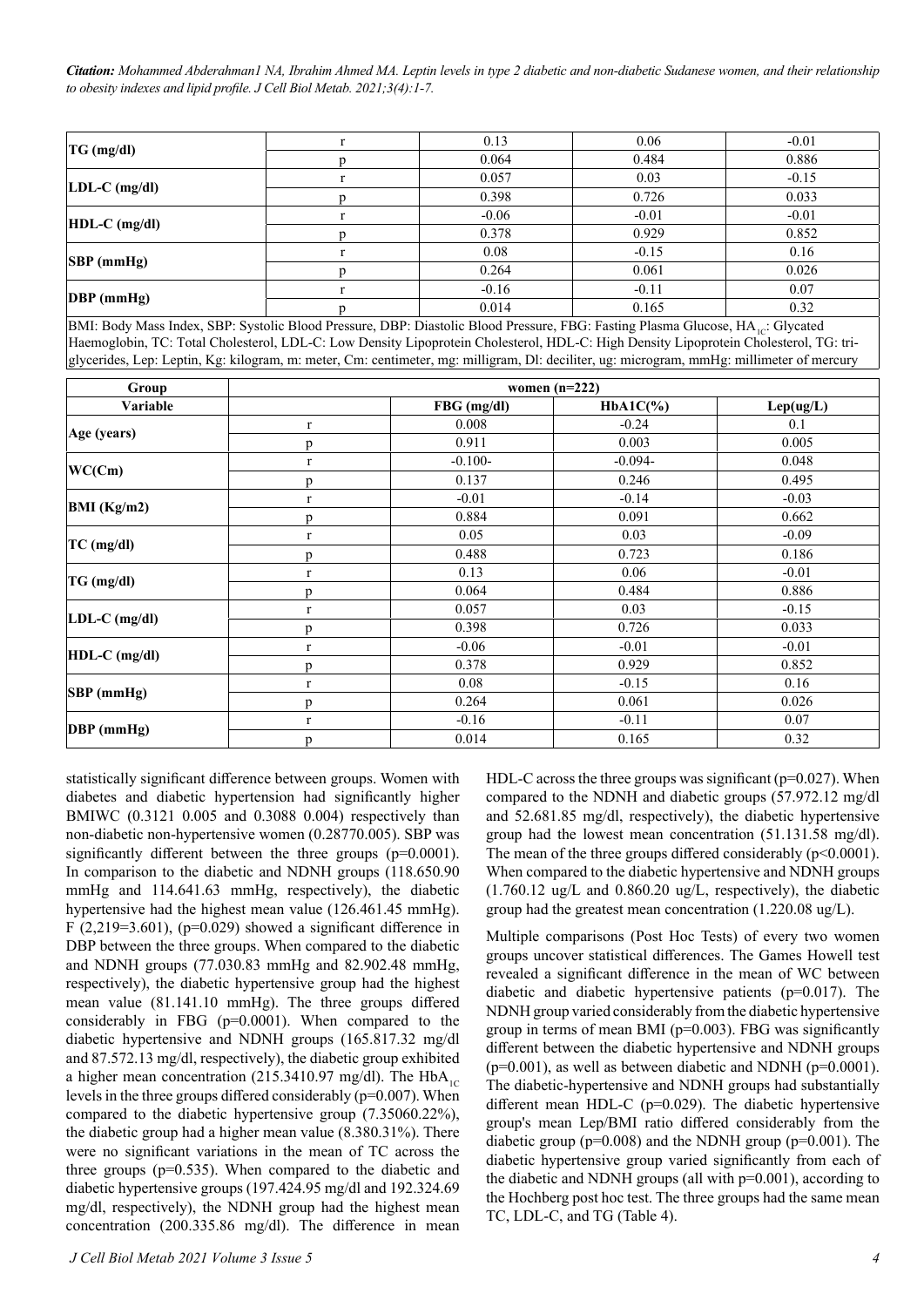|                          | <b>Minimum</b> | <b>Maximum</b> | women=222 (Subgroup mean) |                              |                    |          |  |
|--------------------------|----------------|----------------|---------------------------|------------------------------|--------------------|----------|--|
| Variable                 |                |                | Diabetic $(n=74)$         | Diabetic-hypertensive (n=79) | $NDNH(n=69)$       | p-value  |  |
| $Age$ (years)            | 22             | 65             | $48.92 \pm 0.79$          | $55.44 \pm 0.81$             | $46.48 \pm 0.86$   | < 0.0001 |  |
| $WC$ (cm)                | 52             | 130            | $99.03 \pm 1.33$          | $103.99 \pm 1.19$            | $100.65 \pm 1.26$  | 0.017    |  |
| BMI (Kg/m <sup>2</sup> ) | 17.31          | 49.98          | $30.78 \pm 0.62$          | $32.22 \pm 0.65$             | $29.09 \pm 0.68$   | 0.004    |  |
| SBP(mmHg)                | 80             | 170            | $118.65 \pm 0.90$         | $126.46 \pm 1.45$            | $114.64 \pm 1.63$  | < 0.0001 |  |
| $\vert$ DBP (mmHg)       | 30             | 130            | $77.03 \pm 0.83$          | $81.14 \pm 1.10$             | $82.90 \pm 2.48$   | 0.029    |  |
| $FBG$ (mg/dL)            | 46             | 409            | $215.34 \pm 10.97$        | $165.81 \pm 7.420$           | $87.57 \pm 2.133$  | < 0.0001 |  |
| $HbA_{1c}$ (%)           | 3.2            | 15             | $8.38 \pm 0.31$           | $7.3506 \pm 0.22$            |                    | 0.007    |  |
| $TC$ (mg/dL)             | 75             | 316            | $197.42 \pm 4.95$         | $192.32 \pm 4.69$            | $200.33 \pm 5.86$  | 0.535    |  |
| $LDL-C$ (mg/dL)          | 32             | 216            | $105.45 \pm 3.51$         | $111.05 \pm 3.36$            | $107.62 \pm 4.10$  | 0.537    |  |
| $HDL-C$ (mg/dL)          | 15             | 97             | $52.68 \pm 1.85$          | $51.13 \pm 1.58$             | $57.97 \pm 2.12$   | 0.027    |  |
| TG (mg/dL)               | 38             | 533            | $173.62 \pm 10.35$        | $162.96 \pm 8.58$            | $149.19 \pm 9.44$  | 0.203    |  |
| Lep $(\mu g/L)^*$        | 0.00001        | 9.81           | $1.22 \pm 0.08$           | $1.76 \pm 0.12$              | $0.86 \pm 0.20$    | < 0.0001 |  |
| <b>BMI\WC</b> ratio      | 0.19           | 0.58           | $0.3121 \pm 0.005$        | $0.3088 \pm 0.004$           | $0.2877 \pm 0.005$ | 0.001    |  |

*Table 3: Comparison of means of women.*

\* Assay range: 0.3μg/L -8μg/L, NDNH: Non-Diabetic Non-Hypertensive, BMI: Body Mass Index, WC: Waist Circumference, FBG: Fasting Plasma Glucose, HbA<sub>1c</sub>: Glycated Hemoglobin, TC: Total Cholesterol, LDL-C: Low Density Lipoprotein Cholesterol, HDL-C: High Density Lipoprotein Cholesterol, TG: tri-glycerides, Lep: Leptin, Cm: centimeter, Kg: kilogram, mg: milligram, dL: deciliter, SBP: Systolic Blood Pressure, DBP: Diastolic Blood Pressure mmHg: millimeter of mercury, ug: microgram

| Group                                              | Diabetic( $n=74$ ) |           | Diabetic hypertensive(n=79) |                  |           | Diabetic hypertensive(n=79) |                  |           |         |
|----------------------------------------------------|--------------------|-----------|-----------------------------|------------------|-----------|-----------------------------|------------------|-----------|---------|
| Compared with                                      | $NDNH(n=69)$       |           | $NDNH(n=69)$                |                  |           | diabetic $(n=74)$           |                  |           |         |
| <b>Variable</b>                                    | <b>Mean Diff</b>   | <b>SE</b> | p-value                     | <b>Mean Diff</b> | <b>SE</b> | p-value                     | <b>Mean Diff</b> | <b>SE</b> | p-value |
| WC (cm) <sup>†</sup>                               | $-1.63$            | 1.83      | 0.65                        | 3.34             | 1.74      | 0.137                       | 4.96             | 1.79      | 0.017   |
| <b>BMI</b> (Kg/m <sup>2</sup> ) <sup>†</sup>       | 1.69               | 0.92      | 0.165                       | 3.13             | 0.94      | 0.003                       | 1.44             | 0.9       | 0.249   |
| $FBG$ (mg/dl) <sup>§</sup>                         | 127.77             | 11.18     | < 0.0001                    | 78.24            | 7.72      | < 0.0001                    | $-49.53$         | 13.24     | 0.001   |
| $TC$ (mg/dl) <sup>†</sup>                          | $-2.91$            | 7.41      | 0.971                       | $-8.02$          | 7.29      | 0.614                       | $-5.1$           | 7.16      | 0.856   |
| LDL-C $(mg/dl)^{\dagger}$                          | $-2.18$            | 5.25      | 0.967                       | 3.43             | 5.16      | 0.88                        | 5.6              | 5.07      | 0.61    |
| $HDL-C$ (mg/dl) <sup>†</sup>                       | $-5.3$             | 2.82      | 0.149                       | $-6.84$          | 2.65      | 0.029                       | $-1.55$          | 2.44      | 0.801   |
| $TG \ (mg/dl)^{\ddagger}$                          | 24.43              | 13.65     | 0.208                       | 13.77            | 13.31     | 0.659                       | $-10.66$         | 13.16     | 0.803   |
| $\mathbf{Lep} \, (\mu \mathbf{g}/\mathbf{L})^{\S}$ | 0.36               | 0.22      | 0.221                       | 0.9              | 0.23      | 0.001                       | 0.53             | 0.15      | 0.001   |
| Lep/BMI ratio <sup>§</sup>                         | 0.01               | 0.007     | 0.207                       | 0.03             | 0.008     | 0.001                       | 0.02             | 0.006     | 0.008   |
| <b>BMI/WC</b> ratio                                | 0.024              | 0.007     | 0.003                       | 0.021            | 0.006     | 0.003                       | 0.003            | 0.007     | 0.894   |

§Games Howell, †Tukey HSD, ‡Hochberg, NDNH: Non-Diabetic Non Hypertensive, BMI: Body Mass Index, WC: Waist Circumference, FBG=Fasting Plasma Glucose, TC=Total Cholesterol, LDL-C: Low Density Lipoprotein Cholesterol, HDL-C: High Density Lipoprotein Cholesterol, TG: tri-glycerides, Cm: centimeter, Kg: kilogram, m= meter, mg: milligram, dL: deciliter, ug: microgram.

# **Discussion**

In this study, we looked at data to see if there were any correlations between different parameters in the three groups (diabetic, diabetic-hypertensive, and NDNH). The outcome reveal that diabetic hypertensive women were aged with higher WC, BMI, and moderate physical activity than diabetic and NDNH groups. This finding was consistent with previous research by Sowers [30], which found that women are more likely than men to develop T2DM and that the risk factor for the emergence of diabetes complications like dyslipidemia in diabetic hypertensive women include aged >50 years [31] beside the increased in WC, BMI, and moderate physical activity [32]. With strong statistical significance, also diabetic hypertensive women were found to be older than diabetic and NDNH participants, suggesting that the incidence of HTN in diabetic patients increases with age. This finding is consistent with Harris, et al., 1995, who found that the incidence of HTN in T2DM patients increases by 40%-60% from the age of 45 to 75 years [33].

In the current study, the mean concentrations of TC, TG, and LDL-C were altered with non-statistical significance in the lipid

profile concentrations. Between the diabetic hypertensive and NDNH groups, HDL-C concentrations were significantly lower, despite a considerable increase in blood pressure mean (SBP and DBP). Furthermore, FBG showed a considerable increase in mean concentration in diabetes and diabetic hypertensive groups, while  $HA_{1C}$  exhibited good control in both. The findings in table 4 showed that diabetic hypertensive women had a significant increase in Lep, Lep/BMI ratio and BMI/ WC ratio mean concentration when compared to diabetic and NDNH groups indicating that increase in Lep concentration was correlated with increased risk of diabetes complication e.g. hypertension, dyslipidemia, and insulin resistance; those finding appeared in the significant decrease in HDL-C concentration and increased in SBP and DBP. Those findings were supported by [16], who find that Lep levels may rise in low insulin conditions. In addition, predicted the development of T2DM in the presence of high Lep concentrations [34]. Therefore, high levels of Lep in diabetic hypertensive women than in diabetic women may be due to a longer duration of DM and an increase in age, and that the presence of HTN is one of the manifestations of high levels of Lep in Sudanese women, and that HTN may indicate a women tendency to improve diabetic complications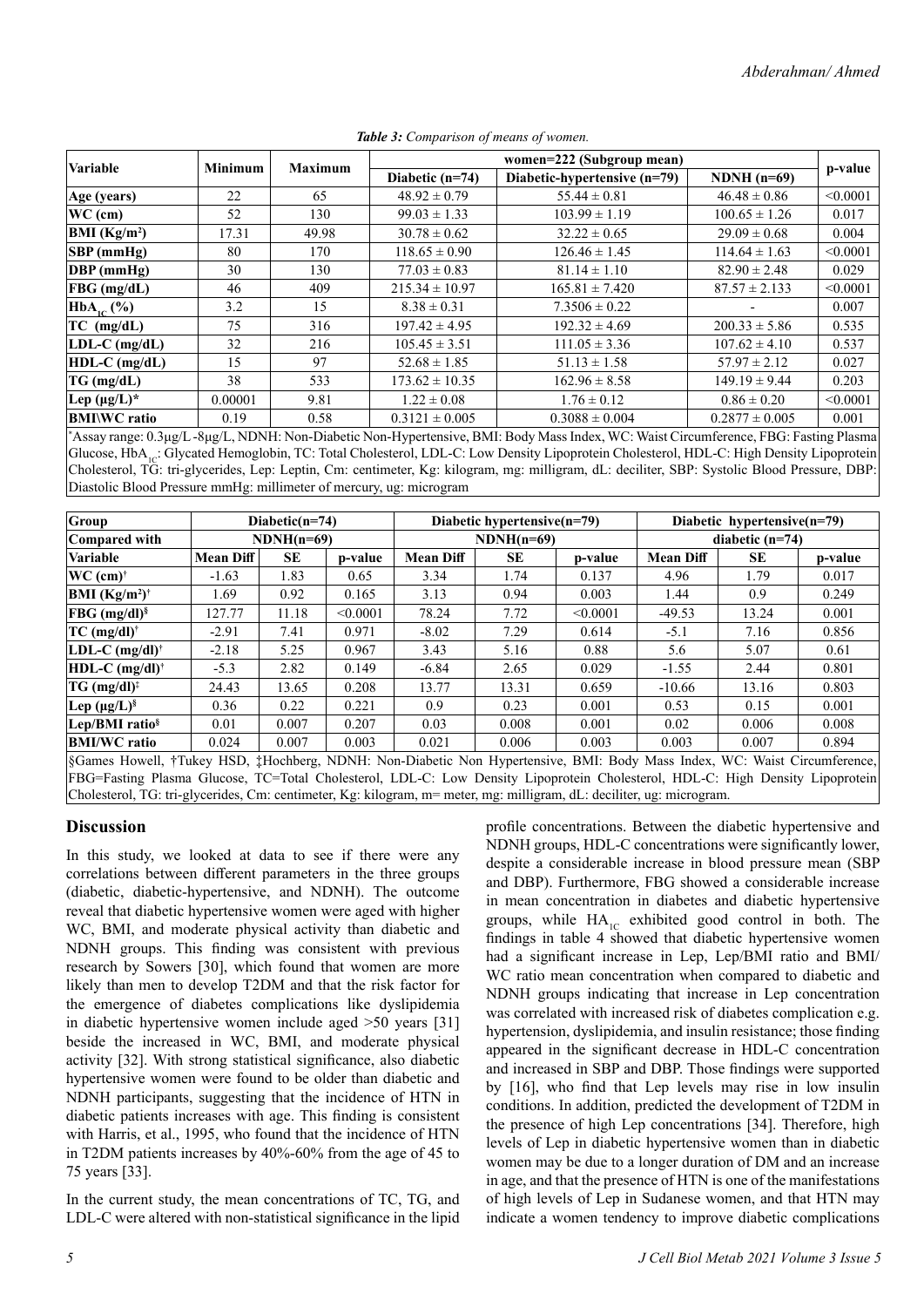*Citation: Mohammed Abderahman1 NA, Ibrahim Ahmed MA. Leptin levels in type 2 diabetic and non-diabetic Sudanese women, and their relationship to obesity indexes and lipid profile. J Cell Biol Metab. 2021;3(4):1-7.*

in the presence of other independent factors such as the family history of diabetes [35]. Case-control research conducted in Sudan found that circulating Lep levels were lower in diabetic participants (men and women) than in controls of the same age and BMI, and that women had higher mean concentrations than males, and that BMI was strongly linked with circulating Lep levels. The mean BMI of patients and control subjects, on the other hand, did not differ [36].

## **Conclusion**

Leptin means concentration in Sudanese women is correlated to anthropometric measurement BMI, WC, and HDL-C concentration.

#### **Recommendations**

- More research is needed, and insulin resistance assessment provides accurate and precise data
- Dietary restriction and frequent exercise are recommended for research participants to reduce their weight, BMI, and WC
- Get your  $HbA_{1C}$  and lipid profile checked regularly to avoid serious diabetes complications

#### **Acknowledgments**

Thank you to all of the participants, especially the diabetic patients, for donating their time and expertise to help us finish this study.

#### **Conflict of interest**

None.

#### **References**

- 1. [Ahima RS, Flier JS. Adipose tissue as an endocrine organ. Trends](https://www.sciencedirect.com/science/article/abs/pii/S1043276000003015) [Endocrinol Metab. 2000;11\(8\):327-32](https://www.sciencedirect.com/science/article/abs/pii/S1043276000003015).
- 2. Li ZY, Wang P, Miao CY. Adipokines in inflammation, insulin resistance and cardiovascular disease. Clin Exp Pharmacol Physiol. 2011;38(12):888-96.
- 3. [Zhang Y, Proenca R, Maffei M, Barone M, Leopold L, Friedman](https://www.nature.com/articles/372425a0) [JM. Positional cloning of the mouse obese gene and its human](https://www.nature.com/articles/372425a0) [homologue. Nature. 1994;372\(6505\):425-32.](https://www.nature.com/articles/372425a0)
- 4. Blüher S, Mantzoros CS. Leptin in humans: lessons from translational research. Am J Clin Nutr. 2009;89(3):991S-7S.
- 5. [Williams KW, Scott MM, Elmquist JK. From observation to](https://doi.org/10.3945/ajcn.2008.26788D) [experimentation: leptin action in the mediobasal hypothalamus.](https://doi.org/10.3945/ajcn.2008.26788D) [Am J Clin Nutr. 2009;89\(3\):985S-90S](https://doi.org/10.3945/ajcn.2008.26788D).
- 6. Rosen ED, Spiegelman BM. Adipocytes as regulators of energy balance and glucose homeostasis. Nature. 2006;444(7121):847-53.
- 7. [Mantzoros CS, Moschos S, Avramopoulos I, Kaklamani V, Liolios](https://academic.oup.com/jcem/article/82/10/3408/2823404?login=true) [A, Doulgerakis DE, Griveas I, Katsilambros N, Flier JS. Leptin](https://academic.oup.com/jcem/article/82/10/3408/2823404?login=true) [concentrations in relation to body mass index and the tumor](https://academic.oup.com/jcem/article/82/10/3408/2823404?login=true) [necrosis factor-α system in humans. J Clin Endocrinol Metab.](https://academic.oup.com/jcem/article/82/10/3408/2823404?login=true) [1997;82\(10\):3408-13.](https://academic.oup.com/jcem/article/82/10/3408/2823404?login=true)
- 8. Ruhl CE, Everhart JE. Leptin concentrations in the United States: relations with demographic and anthropometric measures. Am J Clin Nutr. 2001;74(3):295-301.
- 9. Howard JM, Pidgeon GP, Reynolds JV. Leptin and gastro‐intestinal malignancies. Obesity Reviews. 2010;11(12):863-74.
- *J Cell Biol Metab 2021 Volume 3 Issue 5*
- 10. [Kolaczynski JW, Nyce MR, Considine RV, Boden G, Nolan](https://doi.org/10.2337/diab.45.5.699) [JJ, Henry R, et al. Acute and chronic effect of insulin on leptin](https://doi.org/10.2337/diab.45.5.699) [production in humans: studies in vivo and in vitro. Diabetes.](https://doi.org/10.2337/diab.45.5.699) [1996;45\(5\):699-701.](https://doi.org/10.2337/diab.45.5.699)
- 11. Elmquist JK, Ahima RS, Elias CF, Flier JS, Saper CB. Leptin activates distinct projections from the dorsomedial and ventromedial hypothalamic nuclei. Proc Natl Acad Sci. 1998;95(2):741-6.
- 12. [Lönnqvist F, Arner P, Nordfors L, Schalling M. Overexpression](https://www.nature.com/articles/nm0995-950) [of the obese \(ob\) gene in adipose tissue of human obese subjects.](https://www.nature.com/articles/nm0995-950) [Nature medicine. 1995;1\(9\):950-3.](https://www.nature.com/articles/nm0995-950)
- 13. [Prodi E, Obici S. Minireview: the brain as a molecular target for](https://doi.org/10.1210/en.2006-0143) [diabetic therapy. Endocrinology. 2006;147\(6\):2664-9](https://doi.org/10.1210/en.2006-0143).
- 14. [Kieffer TJ, Heller RS, Leech CA, Holz GG, Habener JF. Leptin](https://doi.org/10.2337/diab.46.6.1087)  [suppression of insulin secretion by the activation of ATP-sensitive](https://doi.org/10.2337/diab.46.6.1087)  K<sup>+</sup>  [channels in pancreatic β-cells. Diabetes. 1997;46\(6\):1087-93](https://doi.org/10.2337/diab.46.6.1087).
- 15. Boden G, Chen X, Kolaczynski JW, Polansky M. Effects of prolonged hyperinsulinemia on serum leptin in normal human subjects J Clin Investig. 1997;100(5):1107-13.
- 16. [MacDougald OA, Hwang CS, Fan H, Lane MD. Regulated](https://doi.org/10.1073/pnas.92.20.9034)  [expression of the obese gene product \(leptin\) in white adipose tissue](https://doi.org/10.1073/pnas.92.20.9034)  [and 3T3-L1 adipocytes. Proc Natl Acad Sci. 1995;92\(20\):9034-7](https://doi.org/10.1073/pnas.92.20.9034).
- 17. [Jenkins AB, Markovic TP, Fleury A, Campbell LV. Carbohydrate](https://link.springer.com/article/10.1007/s001250050686)  [intake and short-term regulation of leptin in humans. Diabetologia.](https://link.springer.com/article/10.1007/s001250050686)  [1997;40\(3\):348-51](https://link.springer.com/article/10.1007/s001250050686).
- 18. Wang S, Hou X, Liu Y, Lu H, Wei L, Bao Y, et al. Serum electrolyte levels in relation to macrovascular complications in Chinese patients with diabetes mellitus. Cardiovasc Diabetol. 2013;12(1):1-10.
- 19. [Wannamethee SG, Tchernova J, Whincup P, Lowe GD, Kelly](https://doi.org/10.1016/j.atherosclerosis.2006.04.012)  [A, Rumley A, et al. Plasma leptin: associations with metabolic,](https://doi.org/10.1016/j.atherosclerosis.2006.04.012)  [inflammatory and haemostatic risk factors for cardiovascular](https://doi.org/10.1016/j.atherosclerosis.2006.04.012)  [disease. Atherosclerosis. 2007;191\(2\):418-26](https://doi.org/10.1016/j.atherosclerosis.2006.04.012).
- 20. [Fruehwald-Schultes B, Kern W, Beyer J, Forst T, Pfützner A, Peters](https://doi.org/10.1016/S0026-0495(99)90270-6)  [A. Elevated serum leptin concentrations in type 2 diabetic patients](https://doi.org/10.1016/S0026-0495(99)90270-6) [with microalbuminuria and macroalbuminuria. Metabolism.](https://doi.org/10.1016/S0026-0495(99)90270-6) [1999;48\(10\):1290-3.](https://doi.org/10.1016/S0026-0495(99)90270-6)
- 21. Heimbürger OL, Lönnqvist FR, Danielsson A, Nordenström JÖ, Stenvinkel P. Serum immunoreactive leptin concentration and its relation to the body fat content in chronic renal failure. J Am Soc Nephrol. 1997;8(9):1423-30.
- 22. Widjaja A, Stratton IM, Horn R, Holman RR, Turner R, Brabant G. UKPDS 20: plasma leptin, obesity, and plasma insulin in type 2 diabetic subjects. J Clin Endocrinol Metab. 1997;82(2):654-7.
- 23. Steinberg GR, Parolin ML, Heigenhauser GJ, Dyck DJ. Leptin increases FA oxidation in lean but not obese human skeletal muscle: evidence of peripheral leptin resistance. Am J Physiol Endocrinol Metab. 2002;283(1):E187-E92.
- 24. Champe PC, Harvey RA, Ferrier DR. Biochemistry. Lippincott Williams & Wilkins; 2005.
- 25. [McGarry JD. Banting lecture 2001: dysregulation of fatty](https://doi.org/10.2337/diabetes.51.1.7)  [acid metabolism in the etiology of type 2 diabetes. Diabetes.](https://doi.org/10.2337/diabetes.51.1.7)  [2002;51\(1\):7-18](https://doi.org/10.2337/diabetes.51.1.7).
- 26. International Diabetes Federation. Diabetes atlas 9th edition. International Diabetes Federation; 2015.
- 27. Whiting, DR; Guariguata L; Weil, C; Shaw, J (2011). IDF diabetes atlas: global estimates of the prevalence of diabetes for 2011 and 2030. *Diabetes Res ClinPract*. 94:311-21.